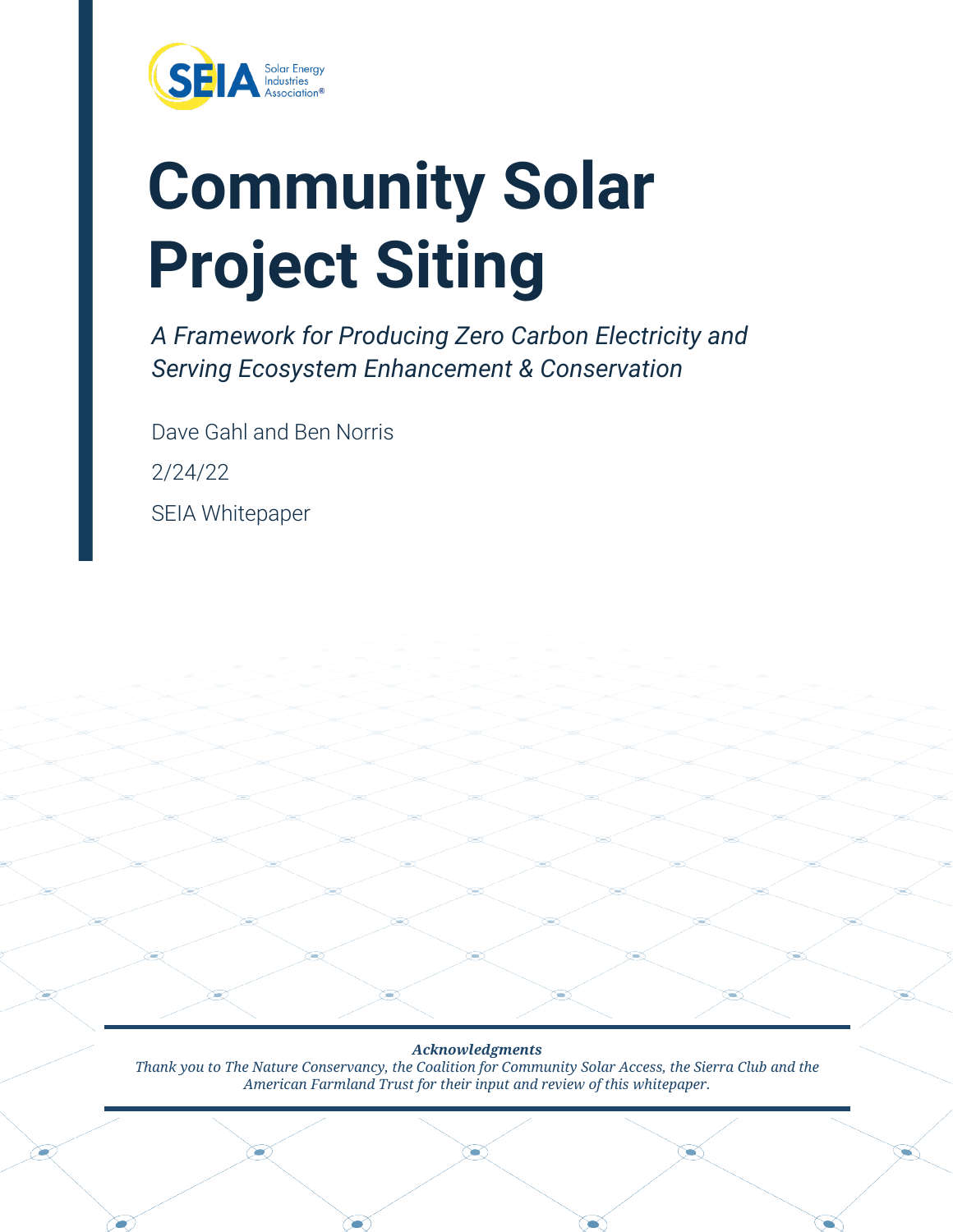# **I. Executive Summary**

To help meet aggressive state and federal clean energy goals, many more community solar projects must be built across the country. This paper proposes a siting framework for community solar projects, which can produce much needed zero-carbon electricity, while serving important ecosystem enhancement and conservation roles. Responsible siting such as we propose here can help preserve community character while protecting individual property rights. This framework builds off existing laws to balance development activity with environmental protection. In brief, siting, design and operation of community solar projects should maximize preservation of our natural capital and enhancement of ecosystem services, minimizing permanent negative impacts on land.

# **II. Introduction: Community Solar & Land Use**

Community solar (CS) is a fast-growing sector of the United States electricity industry, with more than 3.6 gigawatts (GW) of these solar projects operating across the country at the end of third quarter of 2021, and the next five years will see the community solar market add another 4.5 GW of capacity.[1](#page-1-0) In addition, in December, the U.S. Department of Energy announced a new community solar target of reaching 5 million American homes by 2025.[2](#page-1-1) CS provides homeowners, renters, and businesses equal access to the economic and environmental benefits of solar energy generation regardless of the physical attributes or ownership of their home or business.

# **a. What is Community Solar**

CS refers to local solar facilities shared by multiple community subscribers who receive credits on their electricity bills for their share of the power produced. Typically, CS facilities are less than 5 megawatts (MW) alternating current in size and are sited on less than 50 acres of land depending on the project configuration. Community solar projects are connected directly to the electric distribution system – rather than the bulk electric or transmission system – and provide power and grid benefits where they are needed most: at the local level.

With many states adopting aggressive clean energy and greenhouse gas reduction mandates, such as New York State's goal of obtaining 70 percent of its electricity from renewable energy resource by 2030 and zero carbon electricity by the year 2040, CS will play a much larger role in the national clean energy mix. Already, community solar programs have been authorized in 19 states with major markets emerging in New York, Massachusetts, Colorado, Minnesota, New Jersey, Illinois, and Maine.[3](#page-1-2)

# **b. The Benefits of Community Solar**

In addition to the clean energy benefits to society by avoiding the pollution that is changing our climate, CS installations produce many different monetary benefits, including lowering electricity bills for project subscribers, and in some cases producing cost savings for all electric utility ratepayers by avoiding the need for costly system upgrades on the entire electric distribution system.

<span id="page-1-0"></span><sup>&</sup>lt;sup>1</sup>See<https://www.seia.org/initiatives/community-solar> and "Community solar sector to beat earlier 5 year forecast by 9%", Wood Mackenzie, February 8, 2022. Available at: https://www.woodmac.com/pressreleases/us\_community\_solar\_2022/

<span id="page-1-2"></span><span id="page-1-1"></span><sup>&</sup>lt;sup>2</sup> "DOE sets 2025 Community solar target to power 5 million homes", October 8, 2021. Available at: <https://www.energy.gov/articles/doe-sets-2025-community-solar-target-power-5-million-homes>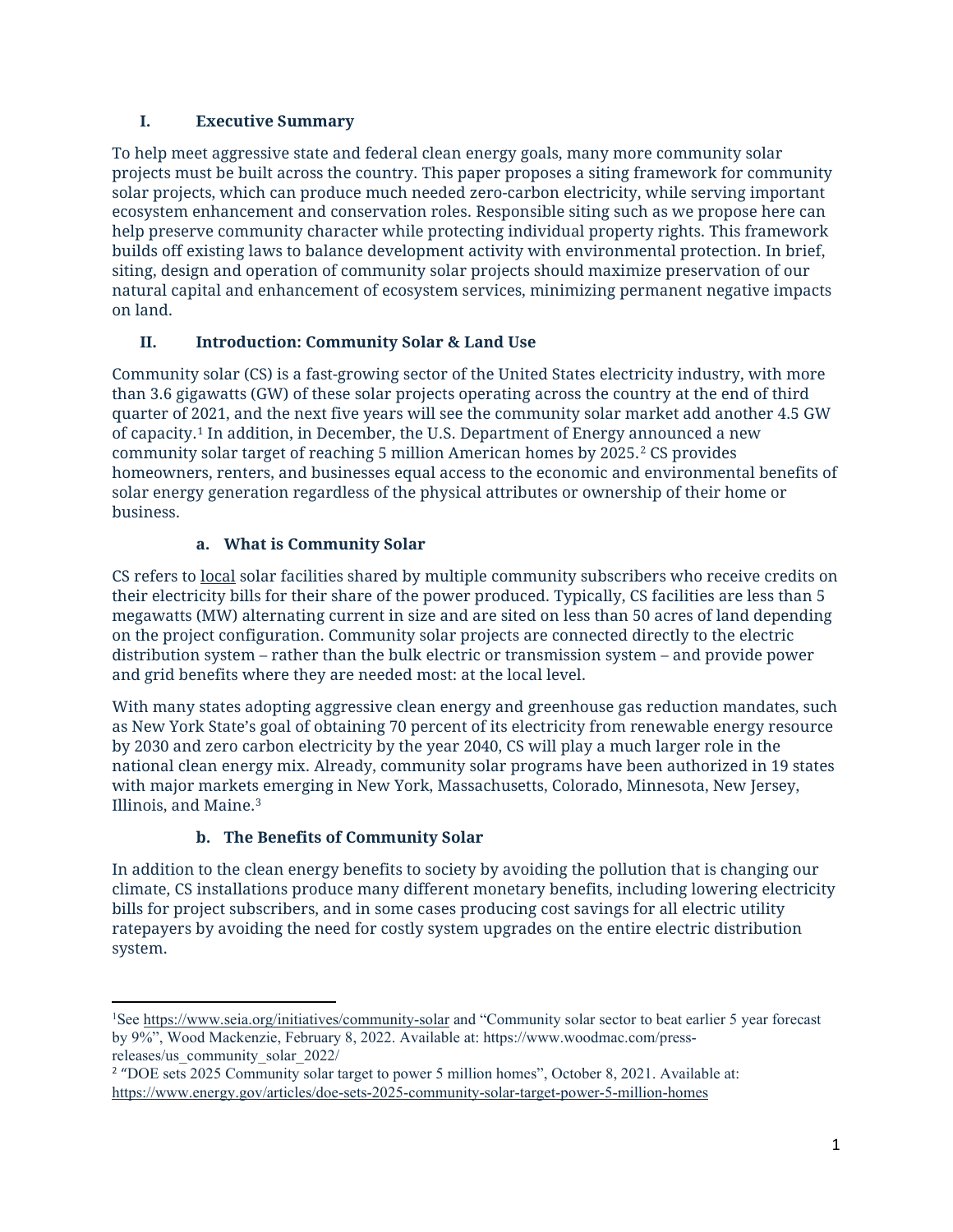Community solar projects also compensate property owners for the use of their land. Lease payments to property owners can often be the difference between keeping a family farm in business or selling property off to real-estate development.[4](#page-2-0) And they can provide important environmental benefits beyond reducing carbon emissions, such as preserving agricultural land for productive use after the life of a solar facility, co-location of certain crops, creation of habitat for a variety of helpful species including pollinators and bats, or even sheep grazing, and other benefits such as soil and runoff management. Lastly, community solar projects also typically execute Payments in Lieu of Taxes (PILOTS), or in some cases pay tax directly to municipalities, supporting the community where the solar project is located.

#### **c. The Need for a Community Solar Siting Framework**

Although smaller in scale than their utility-scale solar project cousins, which can require hundreds of acres of land, even the siting and permitting of up to 5 MW CS installations has resulted in local and sometimes statewide debates about managing solar development and protecting community character.[5](#page-2-1)

Solar, like any kind of new development, may run into opposition from local residents. Unfortunately, this opposition has at times used false information to call into question the benefits of the new solar project by questioning the greenhouse gas reduction benefits of transitioning to solar power, to speciously arguing that some regions of the country do not have enough sunlight to make solar a reliable source of energy, to suggesting, falsely, that all materials in solar panels are hazardous and should be treated as hazardous waste. Obscured by these arguments are legitimate concerns about potential land use impacts and the need to preserve community character.

Too often opponents of community solar ignore the underlying problem: that the United States needs massive amounts of clean energy to avoid the devastating effects of climate change. Based on a Brattle Group study in New England alone, to meet state policy goals, more than 4-7 GW of clean energy installed every year would be needed to effectively decarbonize the electric grid. 6 Clean energy deployment will need to grow by more than 9% per year to meet these objectives.<sup>7</sup>

Likewise, some stakeholders may ignore legitimate arguments from neighbors about the ways in which a sizable solar project may impact local lands. It is understandable that neighborhoods accustomed to a particular viewshed would raise concerns about solar, or other types of land use change. And although lands for solar projects today make up a tiny fraction of the nearly 81 million acres of land across the nation dedicated to energy production, to reach an emissions free grid, the amount of land taken up by renewables projects will need to grow.  $8$ 

In this paper, SEIA advances a process-based approach that balances the need for permitting many more community solar farms, with protecting property rights and sensitive ecosystems. Based on our experience in several jurisdictions we believe this approach has utility across the country.

<span id="page-2-0"></span><sup>4</sup> See https://www.seia.org/blog/how-community-solar-supports-rural-communities-and-farmers

<span id="page-2-1"></span><sup>5</sup> <https://www.brookings.edu/research/renewables-land-use-and-local-opposition-in-the-united-states/>

<sup>6</sup> https://www.brattle.com/news-and-knowledge/news/brattle-study-achieving-new-englands-ambitious-2050 greenhouse-gas-reduction-goals-will-require-keeping-the-foot-on-the-clean-energy-deployment-accelerator  $\bar{7}$  Ibid

<sup>&</sup>lt;sup>8</sup> See: [https://www.bloomberg.com/graphics/2021-energy-land-use-economy/.](https://www.bloomberg.com/graphics/2021-energy-land-use-economy/) In Massachusetts, a 2019 analysis by SEIA showed solar installations take up far less acreage than golf courses across the Commonwealth.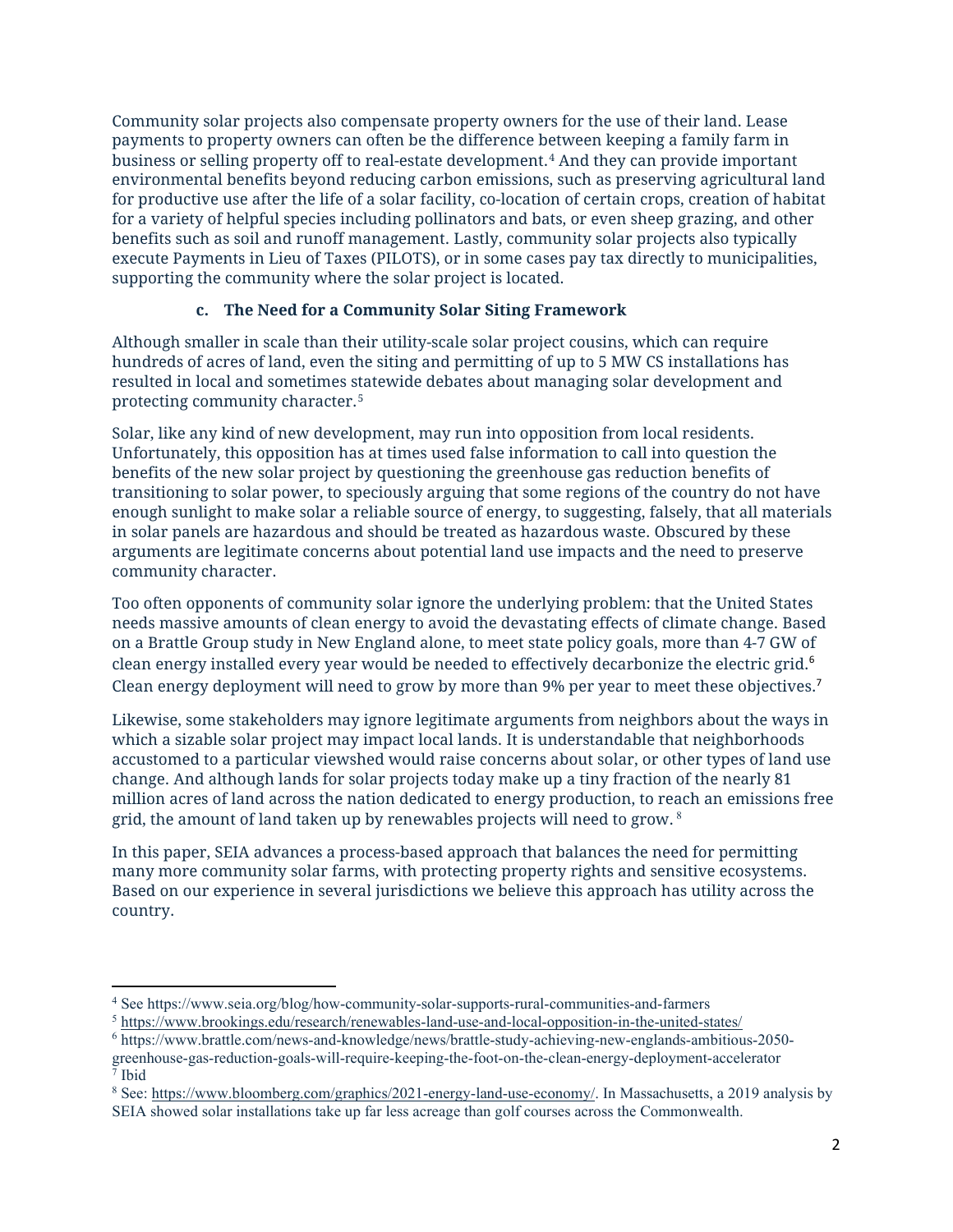# Community Solar as Land Preservation Resource

Community solar project development is unlike many other building projects. CS installations do not interfere with the natural habitat to the same extent as other types of development and may be more temporary in nature. Building a commercial shopping center or residential housing development on farmland, for example, essentially changes the character of that land forever. With community solar, however, panels, posts and racking may be removed at the end of a project lease term. In this way, community solar can be seen as a tool for preserving land, encouraging long-term sustainable farming, and in some cases even increasing the value of a piece of property over time.

In the agricultural context, for example, allowing the underlying land the ability to regenerate by lying uncultivated for many years increases the productivity of that land.<sup>9</sup> Similarly, there are land use benefits, and benefits to ecosystems brought about by building solar farms that should be considered when making siting decisions. Planting native grasses at community solar farms, or including pollinator friendly seed mixes, can reverse decades of habitat loss for many threatened species and result in significant environmental gains.

Analysis in the United Kingdom indicates that well-designed solar arrays can not only help achieve needed decarbonization targets but also contribute to maintaining biodiversity and achieving other environmental goals.<sup>10</sup> Additional research should be undertaken in the United States to better understand and help quantify the ecosystem benefits provided by community solar projects.

### **d. Three Foundational Principles**

Before outlining our approach in detail, it is important to share our underlying assumptions. We assume that most community solar projects are ground-mounted on semi-open land. These projects tend to be the most economical to build, although increasingly policy makers are attempting to encourage development of community solar projects on existing buildings and warehouses, especially in urban areas. Though building-mounted community solar arrays are not the subject of this paper, those projects should continue to be encouraged by state legislative and regulatory policy. [6](#page-3-0)

Furthermore, it is helpful to keep in mind three foundational principles about solar development. These three underlying concepts inform our entire framework.

1. There is an extensive body of existing federal and state law that already protects and prohibits development on sensitive ecosystems such as wetlands, protects habitat and species of concern, encourages community outreach, and requires developers to consider a project's impact on native sites, and other historical resources. In short, decision-makers should not "reinvent the wheel" or layer on new restrictions based on the existence of this already robust set of protections. For decades, project developers seeking federal, and in some cases state approvals, have been required to assess the environmental impact of their proposed projects, consider alternatives that address environmental concerns, and avoid, minimize and/or mitigate those impacts through various mechanisms.

<span id="page-3-0"></span><sup>9</sup> https://www.fsa.usda.gov/programs-and-services/conservation-programs/conservation-reserve-program/ <sup>10</sup> Solar Trade Association (2019) Natural Capital Value of Solar, Eds N. Gall and E. Rosewarne. Available at: https://solarenergyuk.org/resource/natural-capital/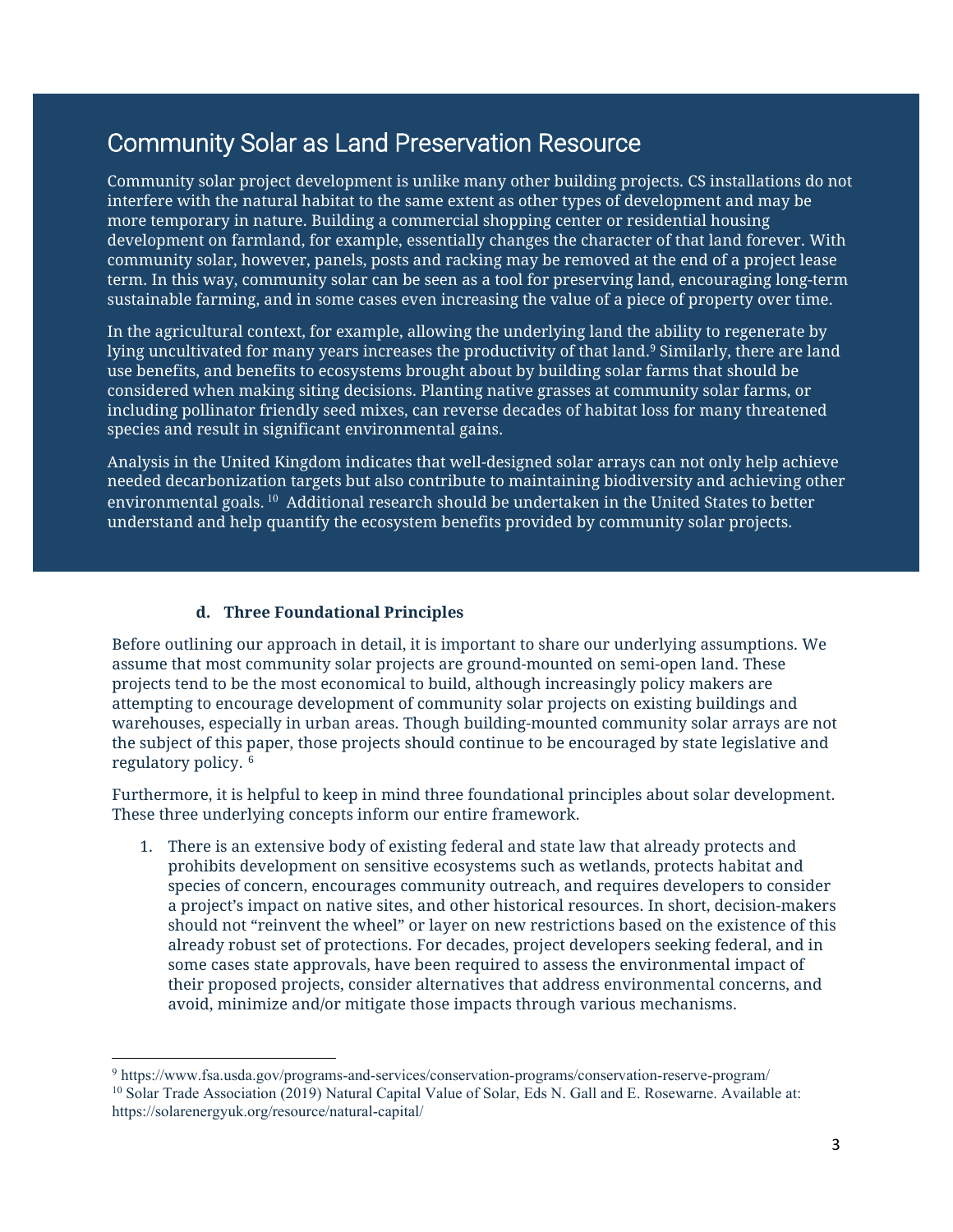- 2. State regulators should develop frameworks and tools for use by local governments in making permitting decisions. Although "home rule," or the idea that a county, municipality or town has the right and authority to make its own policies regarding land use and zoning is not in question, local governments are often understaffed and could benefit from having tools developed by expert state regulators to aid them in making decisions. Policy makers should have up-to-date, publicly accessible, land use mapping tools available to help drive responsible siting decisions.  $11$
- 3. Finally, solar development can be compatible with conservation and preservation of community character provided that the recommendations of this framework are followed.

#### **III. Community Solar Siting Framework: Design for Ecosystem Services, Avoid, Minimize, and Mitigate Potential Negative Impacts**

This approach starts with a careful, science-based assessment of the land on which the project will be built. This assessment involves analysis of available GIS data, on-the-ground review of the conditions of the property in part to ensure the accuracy of the mapping data, and an analysis of any special project circumstances.

Although the GIS data should be part of the analysis, GIS data should not be determinative. In other words, GIS data that was collected for different environmental objectives, such as habitat and species mapping, shouldn't be used to drive regulatory decisions. Furthermore, despite regulators' best efforts, GIS data is often incomplete or out of date, and therefore must be accompanied by on-the ground verification of its accuracy to be used in case-by-case siting decisions.

In designing the facility, the project developer, to the best of their ability, would first work to identify ways in which the project could be designed to provide ecosystem service benefits over the term of its operation. They would then work to determine how the project's design and operation could avoid environmental impacts such as unnecessary soil disturbance, tree cutting, and sedimentation and water runoff. To the extent that these impacts cannot be avoided, the project designers would do their best to minimize impacts, such as installing erosion control barriers, selectively cutting trees where possible, or adding setbacks and buffers to appropriately manage the neighboring community's view and minimize changes in community character.

In the event that certain impacts cannot be avoided, mitigation steps could include executing a protection agreement for an equivalent resource, such as agreeing to fund an agricultural easement on certain lands, paying into a fund for preservation work, or integrating, for example, a dual use agriculture/solar protocol to preserve the resource.

The following table explains this simplified approach, and each term and response is laid out in more detail below.

<span id="page-4-0"></span><sup>11</sup> What data you use matters. Publicly available GIS data such as Massachusetts is preferred. Data layers and exercises developed by private parties and interest groups should be avoided.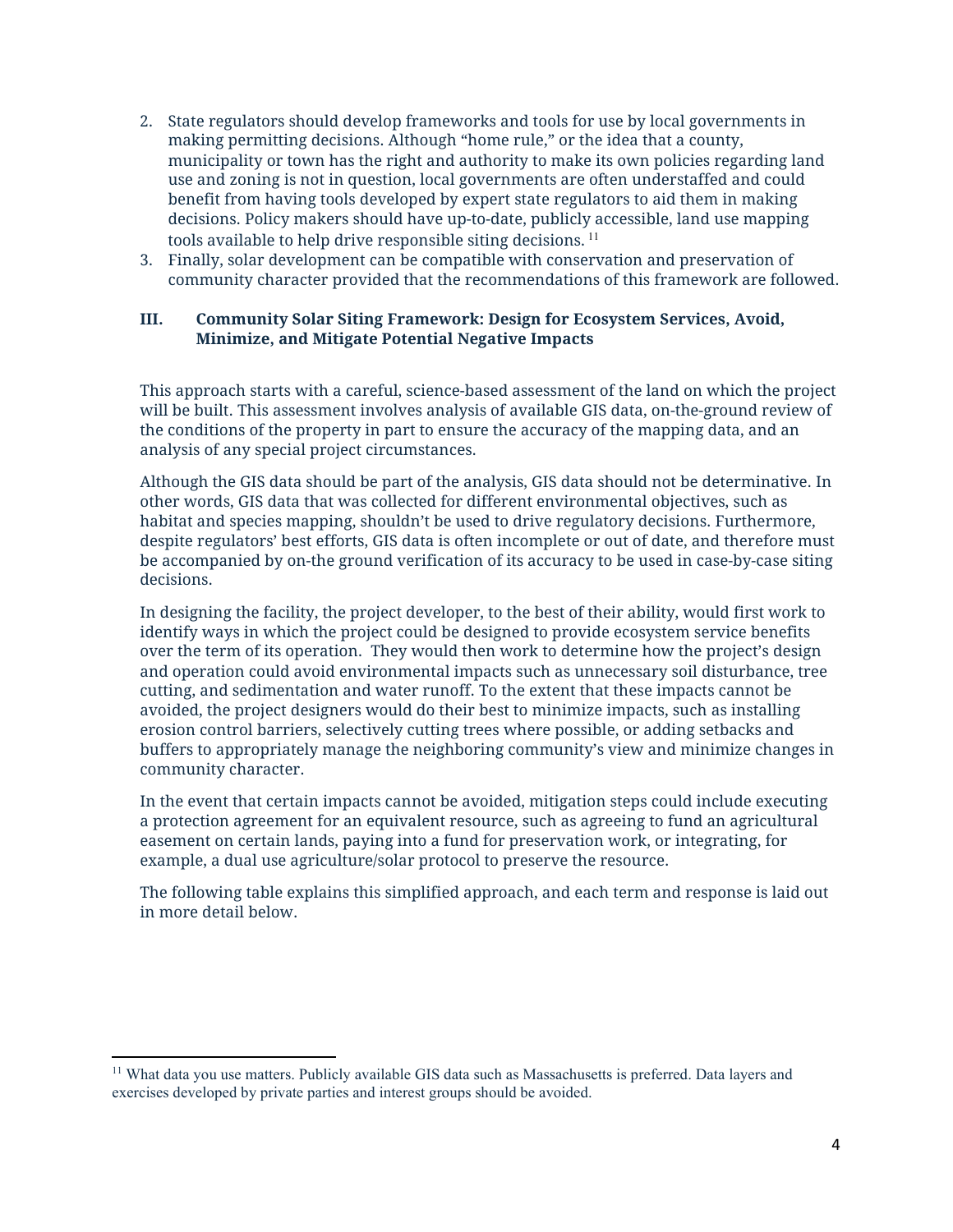#### **Table 1. Framework for Community Solar Siting**

| Category  | <b>Required Actions</b>                                                                                                                                                                                                                                                                                                           |
|-----------|-----------------------------------------------------------------------------------------------------------------------------------------------------------------------------------------------------------------------------------------------------------------------------------------------------------------------------------|
| Design:   | Design the solar project operation to encourage habitat/biodiversity, dual-<br>use and add elements that can provide additional ecosystem services.                                                                                                                                                                               |
| Avoid     | Select the least damaging alternative for the resource, involves<br>consideration of multiple alternatives and project configurations with the<br>goal of avoiding environmental impacts.                                                                                                                                         |
| Minimize: | For impacts that cannot be avoided, projects should employ measures to<br>minimize the environmental impact on such as installing erosion control<br>barriers, buffers or setbacks from sensitive resources.                                                                                                                      |
| Mitigate: | For unavoidable negative environmental impacts, provide mitigation, such<br>as, a) engaging in agreements for protection of an equivalent resource, or<br>b) integrate dual use agriculture protocols or other compatibility measures<br>or c) where established, pay into a fund or fee for restoration or<br>preservation work. |

#### **a. Design for Ecosystem Service Benefits**

Land use change for solar is increasingly being recognized as distinct from other forms of development given its temporary, reversable nature, the minimal human disturbance of the ground and small infrastructure footprint. Incremental design and operation in the form of habitat/biodiversity, dual-use or other elements can provide additional ecosystem services and should be explored. State regulators should also encourage design that results in ecosystem services or increased agricultural output by initially deploying incentives to encourage their development, and then taking these benefits into account when considering long-term solar project compensation.

#### **b. Avoid**

Avoiding adverse environmental impacts when considering a proposed project is already a bedrock principle in environmental law. Flowing from this category of actions is analyzing alternatives in the community solar project configuration to select the least damaging alternative. For example, CS projects should be carefully designed to avoid Native American sites of significance, and other resources that may have special meaning to the host community.

#### **c. Minimize**

To the extent that these impacts cannot be avoided, the project designers do their best to minimize impacts, such as installing erosion control barriers, selectively cutting trees where possible, or adding setbacks and buffers to appropriately manage view sheds and changes in community character.

#### **d. Mitigate**

In the event that avoiding certain negative environmental impacts are impossible, the federal government and most states allow for mitigation payments to offset those impacts. For example, to offset impacts a firm could execute an agreement to protect another parcel of nearby land that has conservation value, or make payments to an established trust fund or state-run program to encourage the protection of agricultural of forested land. By entering into mitigation agreements,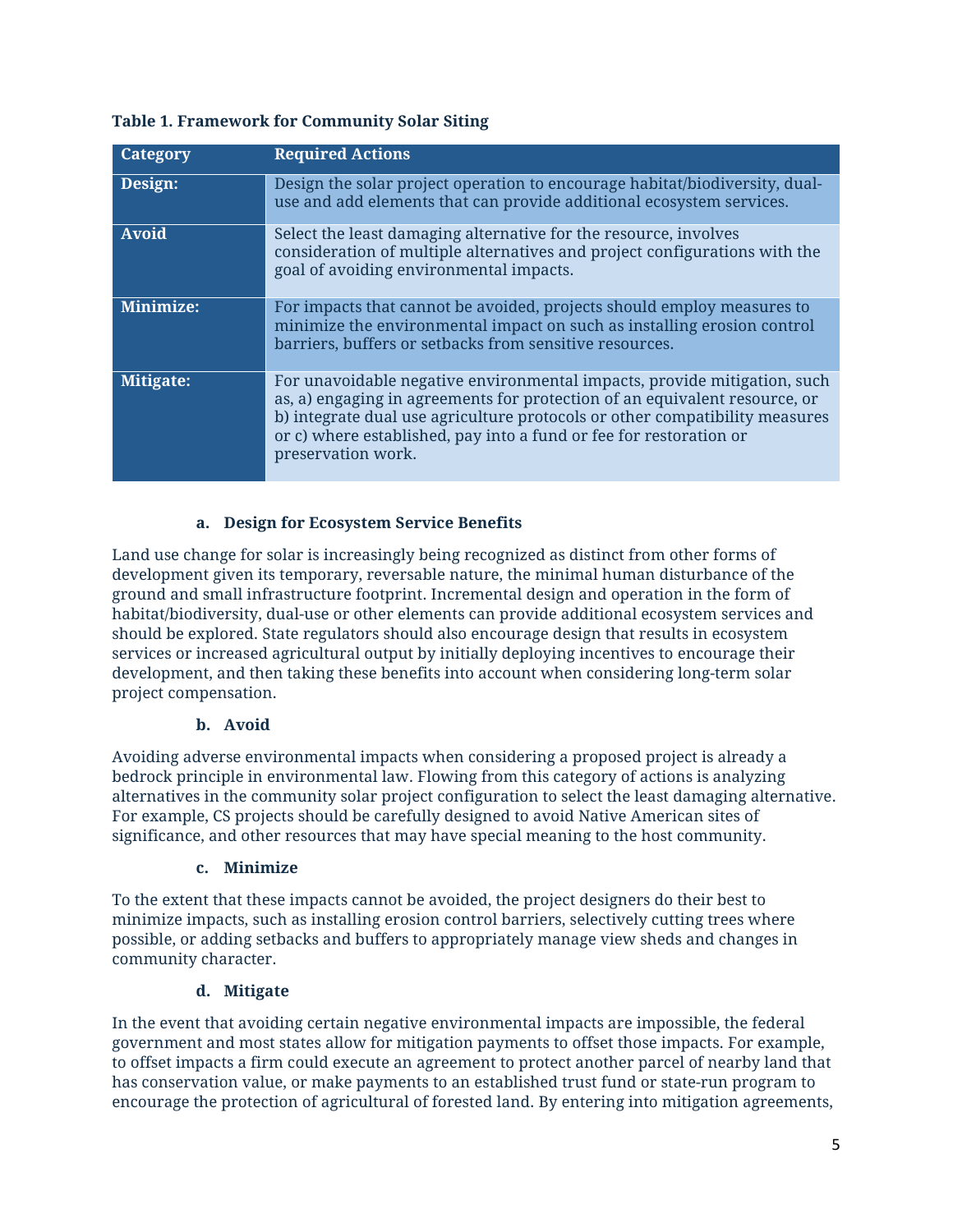a state or region can continue to make progress toward its long-tern conservation objectives as well as make progress toward its clean energy goals.

# **IV. A Planned Development Approach**

In addition to the process-based approach described above, one concept that should be considered more broadly is included in pending Massachusetts legislation that envisions the creation of "solar opportunity zones."  $^{12}$  The goal in creating these zones is to identify areas of the state that would be suitable for ground mount solar development and consider such factors as a) the availability of land b) the state of distribution and transmission infrastructure and its ability to connect new projects c) receptiveness of local communities and d) the overall need to build more clean energy projects, among others. In other words, the legislation would create a comprehensive planning process that includes stakeholders and would encourage the development of community solar projects.

Solar development in these pre-determined zones would be supported by additional incentives or other supportive policies such as favorable tax treatment and would be aligned with grid infrastructure planning and investment. Furthermore, these incentives should be shared by the project developer, the host community and the utility.

# **V. ADDITIONAL CONSIDERATIONS**

This section of the paper describes a few additional considerations that should be taken into account when making siting decisions. These are broken down between agricultural, forest, and wildlife resources.

# **a. Agricultural Resources**

As state regulators work to put together guidance for local governments, it is essential that state departments of agriculture and the energy regulatory agencies work together to ensure consistent policy implementation. Although these regulatory agencies generally have very different missions and statutory authority, the agencies must be on the same page with respect to project siting.

One way to encourage cooperation is the development of dual use agriculture and solar guidelines. Beyond having sheep keep vegetation at bay at a community solar project, solar projects can often be designed to allow for both crop and clean energy production. Dual use solar projects can be designed to maximize crop production from the farm, or the total value of the agricultural goods, as well as for clean energy production. Increasing the height of panels, increasing spacing between panel rows and other techniques, where feasible, could be used more effectively in designing a dual use program.

Furthermore, dual use agriculture and solar could be integrated on projects where a certain percentage of prime farmland is affected by the construction of a solar farm. Any solar incentive program should be designed to cover any additional cost associated with configuring a project to accommodate dual use.

# **b. Solar & Forested Land**

Another important consideration is recognizing that not all forested lands are created equal. In part, this recognition informs our approach by requiring mitigation on the forest lands of

<span id="page-6-0"></span><sup>12</sup> H.4040 – Rep. C. Dykema et al.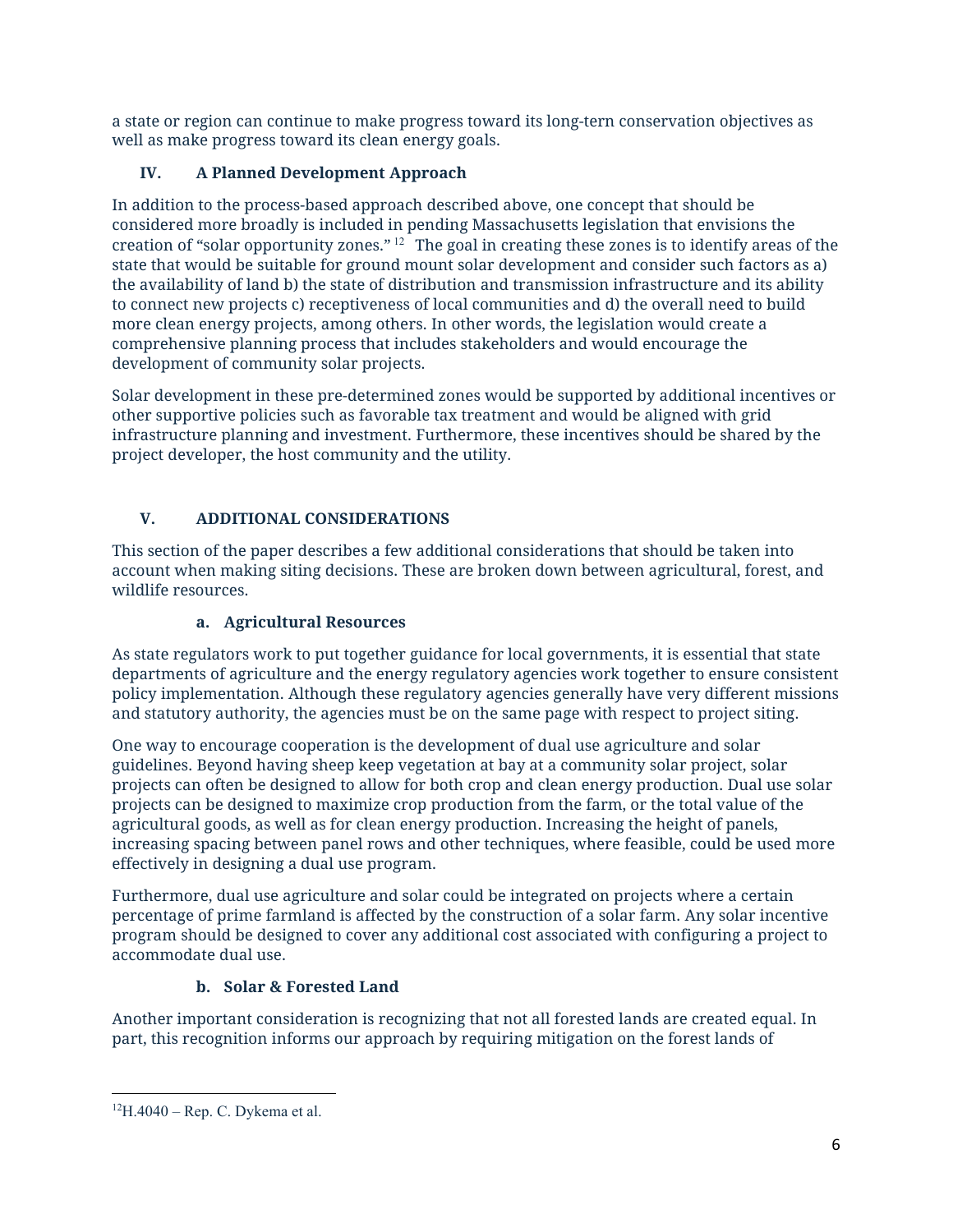significant value. However, solar projects may need to cut trees to accommodate the installation. Some tree cutting, in the Northeast for example, is unavoidable.

An MIT analysis has shown that the carbon benefits of building solar projects far outweighs the carbon sequestration benefits of an equivalent amount of less valuable woodland resources.<sup>13</sup>

Furthermore, woodland conversion, especially on agricultural land, is common, and some tree cutting is involved in almost any building or construction project.

That said, an important element of preserving community character is continuity. Often community solar siting tends to be more visible because of its need for road access and connection to electricity infrastructure. Although this increased visibility may exacerbate neighbor complaints, it is important to keep in mind that CS's proximity to infrastructure means more sensitive and remote lands remain untouched But changing the way a landscape looks from the road can often affect people's perceptions of a project. Therefore, we recommend that all projects on forested property should be designed with setbacks to help preserve community character. Even setbacks of 50 feet in most instances will make the solar installation harder to spot, without creating shading problems that could affect the amount of energy produced by the facility.

#### **c. Protection of Wildlife**

A robust suite of federal and state laws protect wildlife, including threatened and endangered species, from the potential impacts of solar development. At the federal level, the Endangered Species Act prohibits the taking of over 2,000 individual threatened and endangered species and encourages the conservation of species that may potentially be designated as threatened or endangered in the future and critical species habitats across the country. Other federal laws provide specific protections for marine mammals, migratory birds, and certain species of eagles. And many states have enacted their own versions of these laws to protect local species of concern.

While the best available science regarding potential impacts of solar development on wildlife continues to evolve, the industry also employs best management practices to create habitat as well as avoid or minimize potential impacts. For example, many developers conduct pre- and post-construction wildlife surveys, often in coordination with state or federal agencies; deploy measures such as downward-facing lights and anti-perch equipment to protect birds and bats; and install special fencing that allows wildlife to safely cross solar facility footprints. Industry also works closely with government and private research institutions to advance understanding of potential impacts and effective mitigation measures.

#### **d. Innovation**

As regulators wrestle with the land use impacts of community solar siting, they should also keep in mind that tomorrow's community solar projects may look significantly different than today.

<span id="page-7-0"></span><sup>&</sup>lt;sup>13</sup> MIT's program on the science and policy of climate change estimated a solar farm's zero emission electricity output makes up all the carbon stored in a forested area in 23-46 days based on the fossil fuel type being displaced by clean energy generation. Also, the community solar farm would operate for at least 20 years. [https://globalchange.mit.edu/news-media/in-the-news/some-massachusetts-forestland-being-clear-cut-put-solar-](https://globalchange.mit.edu/news-media/in-the-news/some-massachusetts-forestland-being-clear-cut-put-solar-farms.See)

[farms.See](https://globalchange.mit.edu/news-media/in-the-news/some-massachusetts-forestland-being-clear-cut-put-solar-farms.See) also[: https://blog.ucsusa.org/kate-cell/when-slowing-global-warming-means-cutting-down-trees-hard](https://blog.ucsusa.org/kate-cell/when-slowing-global-warming-means-cutting-down-trees-hard-choices-in-the-climate-crisis/)[choices-in-the-climate-crisis/](https://blog.ucsusa.org/kate-cell/when-slowing-global-warming-means-cutting-down-trees-hard-choices-in-the-climate-crisis/)

It is also worth noting that a significant amount of carbon is stored in soils, which are largely undisturbed by the installation of a solar project.